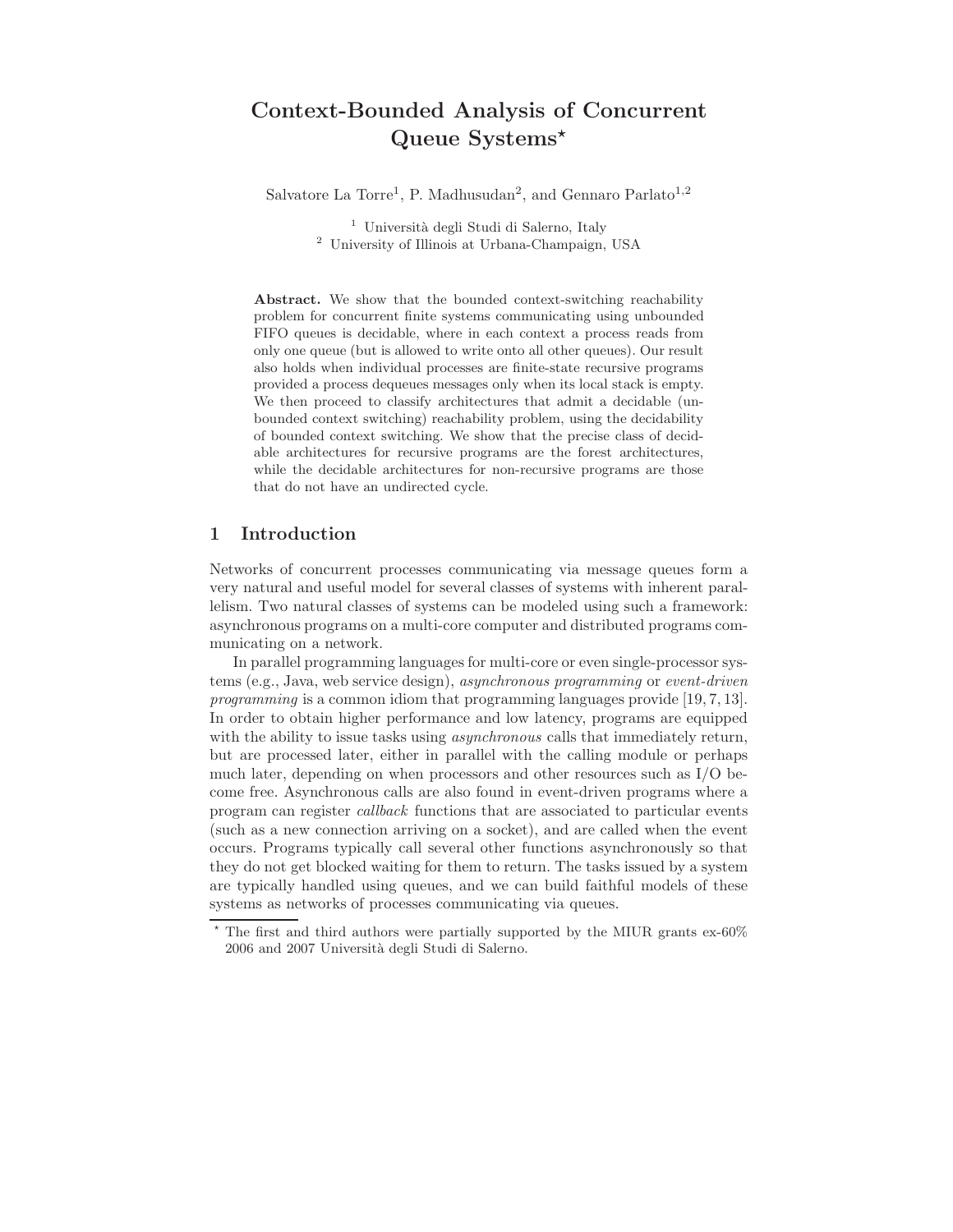Distributed systems communicating via FIFO message channels also form a natural example of networks of processes communicating via queues. Motivated by the verification problem of distributed communication protocols, the modelchecking problem for these systems has been studied extensively, where each process in the system is modeled using a finite-state transition system [1, 15, 10].

In this paper, we study the reachability problem for finite-state processes (and finite-state recursive processes) communicating via FIFO queues. We follow the paradigm of *abstraction*, where we assume that each program has been abstracted (using, for example, predicates) or modeled as a finite-state process, and algorithmically subject to model-checking.

The main barrier to model-check queue systems is that the FIFO message queues give an infinite state-space that is intractable: even reachability of two processes communicating via queues with each other is undecidable. There have been several ways to tackle the undecidability in this framework. One line of attack has been to weaken the power of queues by assuming that messages can get arbitrarily lost in queues; this leads to a decidable reachability problem [1] that is appealing in the distributed protocol domain as messages indeed can get lost, but is less natural in the event-driven programming domain as enlisted tasks seldom get lost.

Another technique is to ignore the FIFO order of messages and model the queue as a bag of messages, where any element of the bag can be delivered at any time [18, 11]. When the number of kinds of messages is bounded, this amounts to keeping track of how many messages of each kind are present in the bag, which can be tracked using counters. Using the fact that counter systems without a zero-check admit a decidable reachability problem, model-checking of these systems can be proved decidable. In the realm of event-driven programming the assumption of modeling pending tasks as a bag is appealing because of the nondeterministic nature of scheduling.

In this paper, we do not destroy the contents of queues nor destroy the FIFO order, but model queues accurately. To curb undecidability, we show that the bounded context-switching reachability problem is decidable. More precisely, a context of a queueing network is defined as an (arbitrarily long) evolution of one process that is allowed to dequeue messages from (only) one queue and enqueue messages on all its outgoing message queues. The bounded context-switching reachability problem asks whether a global control state is reachable through a run that switches contexts at most  $k$  times, for a fixed value  $k$ .

Bounded context switching for recursive concurrent (non-queueing) programs was introduced in [16] in order to find a meaningful way to explore initial parts of executions using algorithmic techniques. The intuition is that many errors manifest themselves even with a short number of context-switches, and hence a model-checker that explores thoroughly the states reached within a few contextswitches can prove effective in finding bugs. Bounded context-switching for nonqueueing programs have exhibited good coverage of state-spaces [14] and are an appealing restriction for otherwise intractable verification problems of concurrent programs.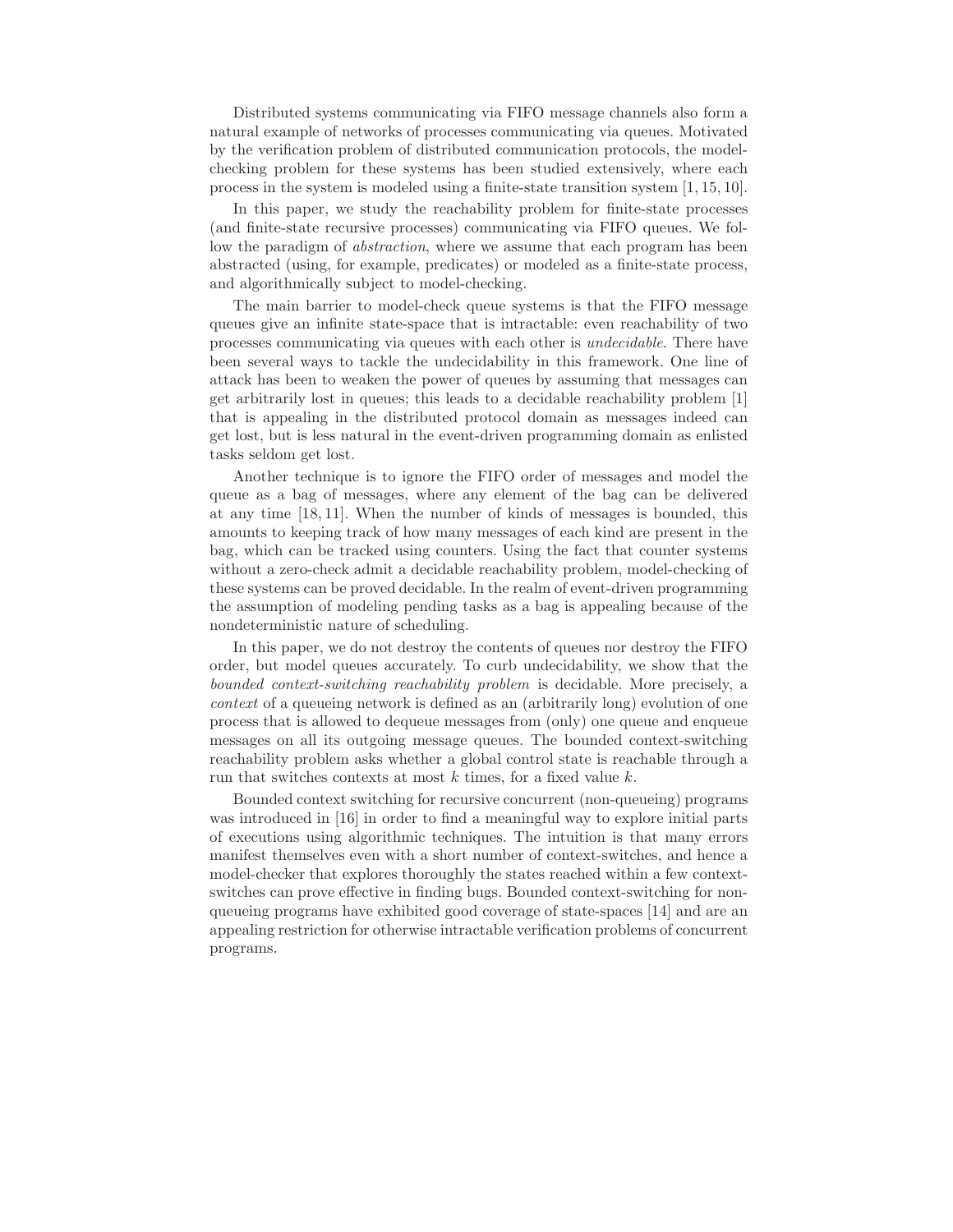We show the decidability of bounded context switching reachability for queueing finite-state programs, which in addition can have a finite shared memory. We show that the problem is also decidable for *recursive programs*, wherein each process has a local call-stack that it can manipulate on its moves, provided each process is well-queueing. A set of programs is well-queueing if each process dequeues messages only when its local stack is empty. This model allows us to capture general event-driven programs that have recursive synchronous calls, and the well-queueing assumption is natural as the most prevalent programs dequeue a task and execute it to completion before dequeuing the next task (see [18, 5] for similar restrictions). We show both the above decidability results by a reduction to the bounded phase reachability of multistack machines, which was recently proven by us to be decidable [12].

We also study the *unbounded context-switching* reachability problem for queue systems by classifying the architectures that admit decidable reachability problems. An architecture is a set of process sites and queues connecting certain pairs of process sites. For the class of recursive programs, we show that the only architectures with a decidable reachability problem are the directed forest architectures. This decidability result is shown using the bounded context switching decidability result. We find this surprising: the decidability of bounded context switching (including the notion of a context) stems from a technical result on bounded phase multistack automata, which were defined with no queues in mind, and yet proves to be sufficient to capture all decidable queueing architectures.

Turning to non-recursive architectures, we again provide an exact characterization: the precise class of decidable architectures are those whose underlying undirected graph is a forest. The decidability for this result uses a simple idea that queues in architectures can be reversed, and the proof of decidability of tree architectures is considerably simpler as we can build a global finite-state machine simulating the network with bounded-length message queues.

The paper is organized as follows. The next section defines networks of processes communicating via queues, and the reachability and bounded context switching reachability problems. Section 3 establishes our results on bounded context switching reachability of queue systems using multi-stack pushdown automata. Section 4 encompasses our results on the exact class of decidable architectures for recursive and non-recursive programs, and Section 5 ends with some conclusions.

Related Work. The idea of context-bounded analysis for concurrent systems was introduced in [16] where it was shown that it yields a decidable reachability problem for shared memory recursive Boolean programs, and is a generalization of the KISS framework proposed by Shaz Qadeer [17]. The last two years has seen an increasing interest in context-bounded analysis for otherwise intractable systems, including context-bounded analysis for asynchronous dynamic pushdown networks [2], for systems with bounded visible heaps [3], and for a more general notion of context-switching for recursive Boolean programs [12]. A recent paper [14] shows experimentally that a few number of context-switches achieves large coverage of state-space in multithreaded programs.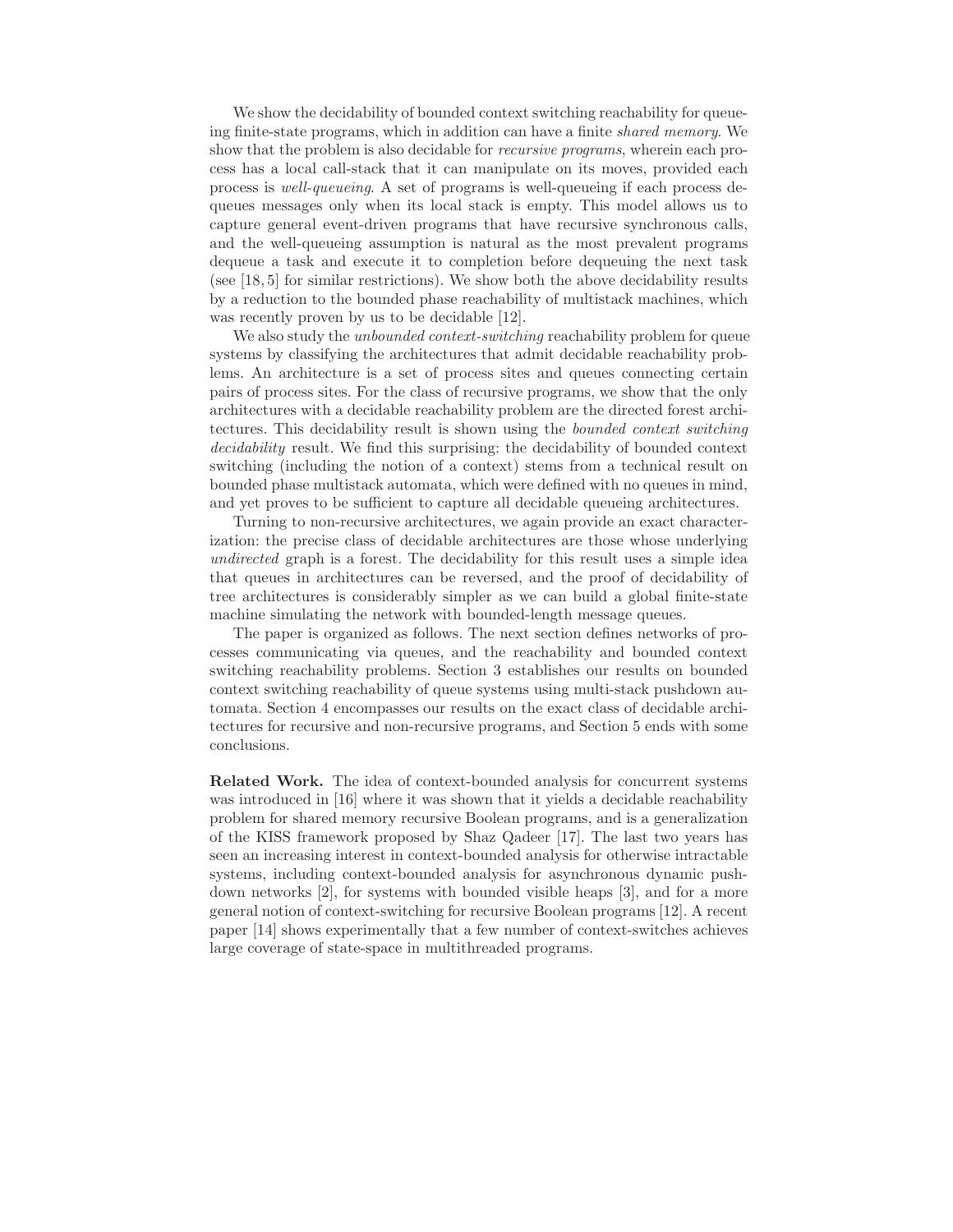Message-passing queue systems has been a well-studied problem over the last two decades, and several restrictions based on automata-theoretic analysis have been proposed to verify such systems. These include systems with lossy channels [1], and several restricted models of queue systems, such as systems with a single queue [10], systems where message queues contain only one kind of message [15], half-duplex (and quasi-duplex) systems where only one queue can be active and contain messages at any point [4], and reversal bounded multicounter machines connected via a single queue [9].

Finally, asynchronous programs have been shown to have a decidable reachability problem when at any point only a single recursive process runs, enqueuing tasks onto a bag of tasks, where enqueuing of tasks can only be performed when the local stack is empty [18]. In a recent paper, an under and over approximation scheme based on bounding the counters representing messages has been proposed, and implemented, to solve dataflow analysis problems for asynchronous programs [11].

# 2 Queue Systems

In this section, we define networks of shared-memory processes communicating via unbounded FIFO queues. The number of processes will be bounded, and the state of each process will be modeled using a global finite-state control that models the control locations of the processes, the local variables, and the global shared memory they access. The global finite-state control can be either a nonrecursive program, or a recursive program modeled by each process having its own call-stack that it can push and pop from.

We model any number of queues using which the processes can communicate; each queue has a unique sending process and a unique receiving process. There will be a finite message alphabet, but each queue has an unbounded capacity to store messages. Processes hence communicate either using the shared-memory (which carries only a bounded amount of information) or through queues (which carry unbounded information).

An *architecture* is a structure  $(P, Q, \text{Sender}, \text{Receiver})$  where P is a finite set of processes, Q is a finite set of queues, and  $Sender: Q \rightarrow P$  and  $Receiver: Q \rightarrow P$ are two functions that assign a unique sender process and receiver process for each queue in Q, respectively. We assume that the sender of a queue cannot be its receiver as well: i.e. for every  $q \in Q$ ,  $Sender(q) \neq Receiver(q)$ .

We refer to processes in P using notations such as p,  $p'$ ,  $p_i$ ,  $\hat{p}$ , etc., and queues using  $q, q',$  etc.

#### Recursive programs communicating via queues

Let  $\Pi$  be a finite message alphabet. Consider an architecture  $A=(P,Q,Sender, Receiver)$ . An action of a process  $p \in P$  (over  $\Pi$ ) is of one of the following forms:

– p: send $(q, m)$  where  $m \in \Pi$ ,  $q \in Q$ , and  $Sender(q) = p$ .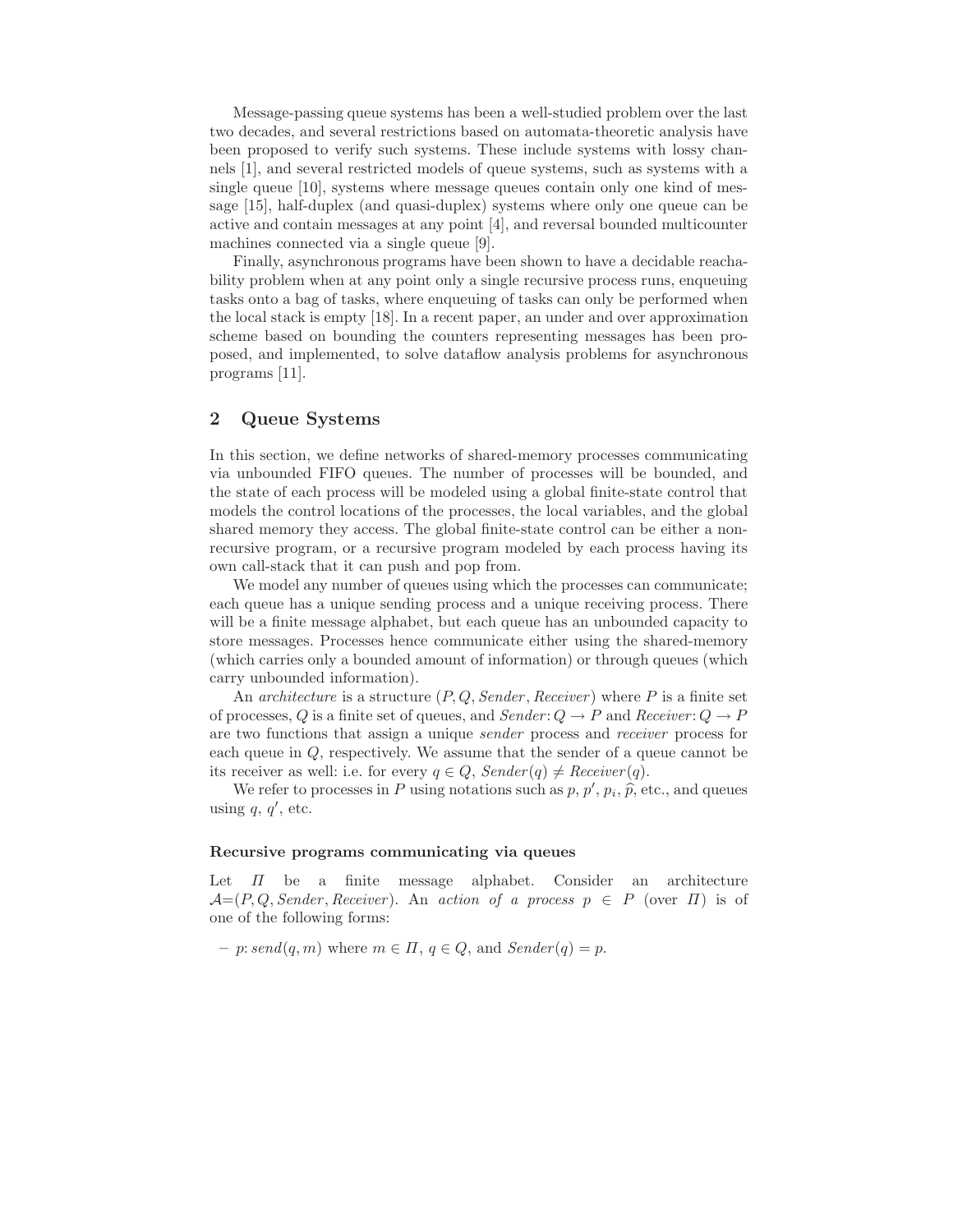$-p:recv(q, m)$  where  $m \in \Pi$ ,  $q \in Q$ , and  $Receiver(q) = p$ .

 $- p: int \text{ or } p: call \text{ or } p: ret.$ 

Intuitively, a " $p: int$ " action is an internal action of process p that does not manipulate queues, "p:  $send(q, m)$ " is an action where process p enqueues the message  $m$  on queue  $q$  (the receiver is predetermined as the receiver process for the queue), and "p:  $recv(q, m)$ " corresponds to the action where p receives and dequeues the message  $m$  from queue  $q$ .

The *stack actions* are those of the form  $p:$  call or  $p:$  ret. The stack action p: call corresponds to a *local call of a procedure* in process p, where the process pushes onto its local stack some data (the valuation of its local variables) and moves to a new state. The stack action p: ret corresponds to a return from a procedure where the local stack is popped and the process moves to a new state that depends on the current state and the data popped from the stack.

Let  $Act_p$  denote the set of actions of p, and let  $Act = \bigcup_{p \in P} Act_p$  denote the set of all actions. Let Calls denote the set of call actions  $\{p: \text{call} \mid p \in P\}$  and Rets denote the set of return actions  $\{p: ret \mid p \in P\}.$ 

Definition 1. A recursive queueing concurrent program (RQCP) over an architecture  $(P, Q, Sender, Receiver)$  is a structure  $(S, s_0, \Pi, \Gamma, \{T_p\}_{p \in P})$ , where S is a finite set of states,  $s_0 \in S$  is an initial state,  $\Pi$  is a finite message alphabet, and  $\Gamma$  is a finite stack alphabet. If  $Act_p$  is the set of actions of process p on the message alphabet  $\Pi$ , then  $T_p$  is a set of transitions:

$$
T_p \subseteq (S \times (Act_p \setminus \{p: call, p: ret\}) \times S) \cup (S \times \{p: call\} \times S \times \Gamma)
$$
  
 
$$
\cup (S \times \{p: ret\} \times \Gamma \times S).
$$

The size of an RQCP as above is the size of the tuple representation.

A configuration of an RQCP  $R = (S, s_0, \Pi, \Gamma, \{T_p\}_{p \in P})$  is a tuple  $(s, {\{\sigma_p\}}_{p \in P}, {\{\mu_q\}}_{q \in Q})$  where  $s \in S$ , for each  $p \in P, \sigma_p \in \Gamma^*$  is the content of the local stack of p, and for each queue  $q \in Q$ ,  $\mu_q \in \overline{\Pi}^*$  is the content of  $q$ <sup>3</sup> Transitions between configurations are defined as follows:

$$
(s, \{\sigma_p\}_{p\in P}, \{\mu_q\}_{q\in Q}) \xrightarrow{act} (s', \{\sigma'_p\}_{p\in P}, \{\mu'_q\}_{q\in Q})
$$
 if

[Internal ]  $act = \hat{p}$ : *int* and there is a transition  $(s, \hat{p}: int, s') \in T_{\hat{p}}$  such that

- for every  $q \in Q$ ,  $\mu'_q = \mu_q$ , and

– for every  $p \in P$ ,  $\sigma_p^{\dagger} = \sigma_p$ .

[Send ]  $act = \hat{p}$ : send $(\hat{q}, \hat{m})$  and there is a transition

 $(s, \hat{p}: send(\hat{q}, m), s') \in T_{\hat{p}}$  such that

 $-\mu'_{\widehat{q}} = m.\mu_{\widehat{q}},$  and for every  $q \neq \widehat{q}, \mu'_{q} = \mu_{q}$ 

– for every  $p \in P$ ,  $\sigma'_p = \sigma_p$ .

[Receive ]  $act = \hat{p}$ : recv( $\hat{q}$ , m) and there is a transition

 $(s, \widehat{p}: rev(\widehat{q}, m), s') \in T_{\widehat{p}}$  such that

- $\mu_{\widehat{q}} = \mu'_{\widehat{q}} \, m$  and for every  $q \neq \widehat{q}$ ,  $\mu'_{q} = \mu_{q}$
- for every  $p \in P$ ,  $\sigma'_p = \sigma_p$ .

<sup>&</sup>lt;sup>3</sup> The top of the stack of p is at the beginning of  $\sigma_p$ , and the last message enqueued onto  $q$  is at the beginning of  $\mu_q$ , by convention.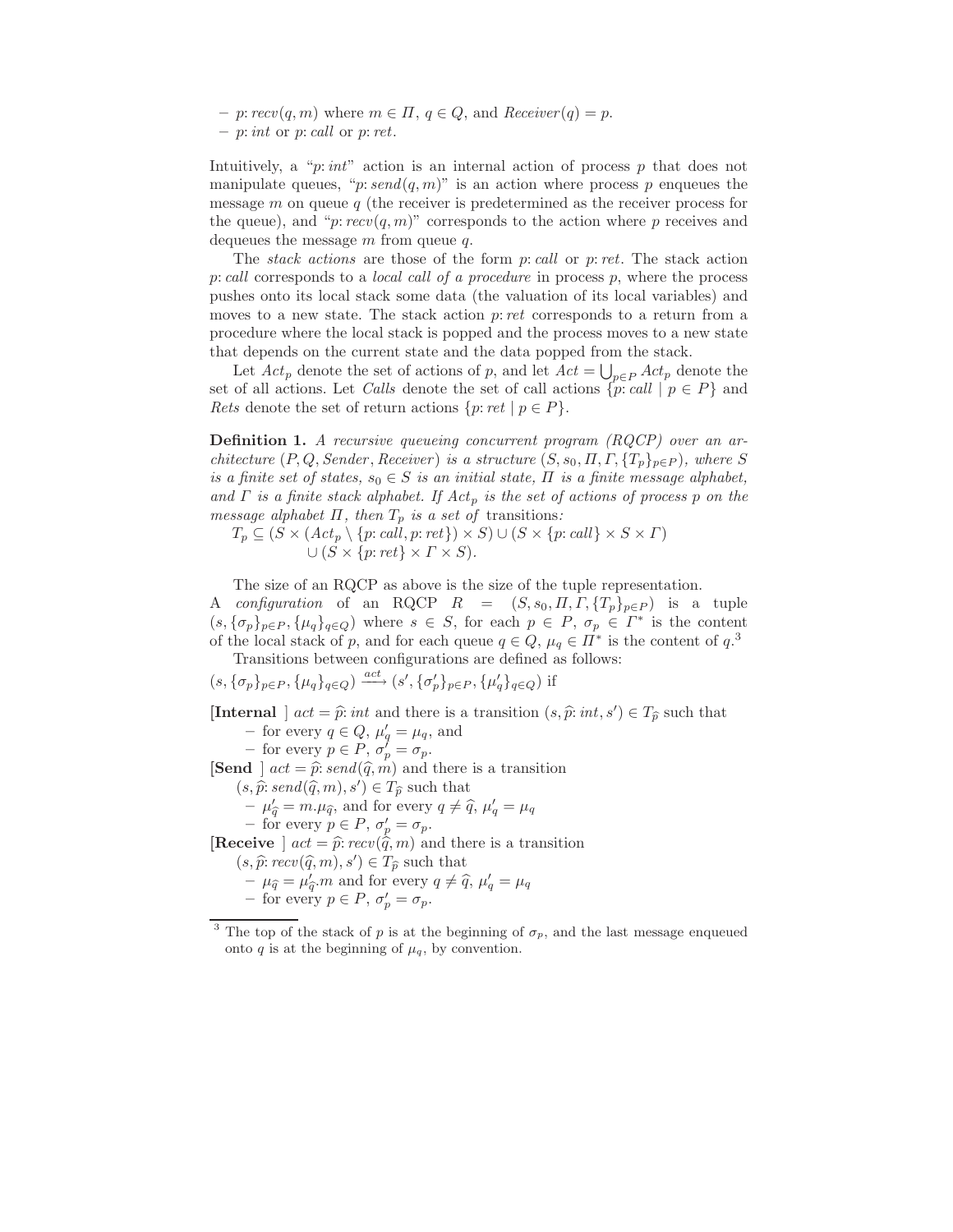$[{\bf Call} \,\mid \, act = \widehat{p}: call$  and there is a transition  $(s, \widehat{p}: call, s', \gamma) \in T_{\widehat{p}}$  such that  $\sigma'_{\widehat{p}} = \gamma \sigma_{\widehat{p}},$  and for every  $p \neq \widehat{p}, \sigma'_{p} = \sigma_{p},$ 

 $-$  for every  $q \in Q$ ,  $\mu'_{q} = \mu_{q}$ .

**[Return** ]  $act = \hat{p}$ : ret and there is a transition  $(s, \hat{p}$ : ret,  $\gamma, s') \in T_{\hat{p}}$  such that  $-\sigma_{\widehat{p}} = \gamma \sigma'_{\widehat{p}}$  and for every  $p \neq \widehat{p}$ ,  $\sigma'_{p} = \sigma_{p}$ ,

 $-$  for every  $q \in Q$ ,  $\mu'_{q} = \mu_{q}$ .

A run of an RQCP is a sequence of transitions  $c_0 \xrightarrow{act_1} c_1 \xrightarrow{act_2} c_2 \dots \xrightarrow{act_n} c_n$ with  $c_0 = (s, {\{\sigma_p\}}_{p \in P}, {\{\mu_q\}}_{q \in Q})$ , where  $s = s_0$  is the initial state,  $\sigma_p = \epsilon$  for each  $p \in P$  (initial stacks are empty), and  $\mu_q = \epsilon$  for each  $q \in Q$  (initial queues are empty). A state  $\hat{s}$  is said to be *reachable* if there is a run  $c_0 \xrightarrow{act_1} c_1 \xrightarrow{act_2}$ 

 $c_2 \dots \xrightarrow{act_n} c_n$  such that  $c_n = (\hat{s}, {\{\sigma_p\}}_{p \in P}, {\{\mu_q\}}_{q \in Q}).$ 

The *reachability problem* for recursive programs communicating via queues is to determine, given an RQCP  $(S, s_0, \Pi, \Gamma, \{T_p\}_{p \in P})$  and a set of target states  $T \subseteq S$ , whether any  $\hat{s} \in T$  is reachable.

#### Non-recursive programs communicating via queues

A non-recursive queueing concurrent program  $(QCP)$  over the processes  $P$ , message alphabet  $\Pi$ , and queues  $Q$  is an RQCP  $(S, s_0, \Pi, \Gamma, \{T_p\}_{p \in P})$  in which there are no transitions on calls and returns (i.e. there is no transition on an action of the form p: call or p: ret in  $T_p$ ). Consequently, we remove the stack alphabet  $\Gamma$  from its description, and its configurations do not involve the local stacks of each process. A QCP hence is of the form  $(S, s_0, \Pi, \{T_p\}_{p \in P})$  where  $T_p \subseteq (S \times (Act_p \setminus \{p: call, p: ret\}) \times S)$ , a configuration of a QCP is of the form  $(s, {\mu_q}_{q \in Q})$ , and the semantics of transitions on configurations are the appropriately simplified versions of the rules for internal, send, and receive actions described above. The reachability problem is analogously defined.

#### Bounded context switching

It is well-known that the reachability problem for even non-recursive queueing concurrent programs is undecidable (see Lemma 8 later). The undecidability result holds even for a very simple architecture with only two processes  $p$  and  $p'$ , and two queues, one from p to p' and the other from p' to p.

Since reachability is undecidable for queue systems, we study bounded contextswitching of queue systems. Intuitively, a context of a queueing system is a sequence of moves where only one process evolves, dequeuing at most one queue  $q$ (but possibly enqueuing messages on any number of queues that it can write to). The bounded-context switching reachability problem for an RQCP (or QCP) is the problem of finding whether a target set of states is reachable by some run that switches contexts at most  $k$  times, for an a priori fixed bound  $k$ .

Formally, for any  $p \in P$ ,  $q \in Q$  such that  $Receiver(q) = p$ , let

 $Act_{p,q} = \{p: int, p: call, p: ret\} \cup \{p: send(q',m) \mid q' \in Q, Sender(q') = p, m \in \Pi\}$  $\cup \{p:\text{recv}(q, m) \mid m \in \Pi\}$ 

denote the set of actions of  $p$  with dequeue actions acting only on queue  $q$ . A run  $c_0 \xrightarrow{act_1} c_1 \xrightarrow{act_2} \ldots \xrightarrow{act_n} c_n$  has at most k context switches if the cardinality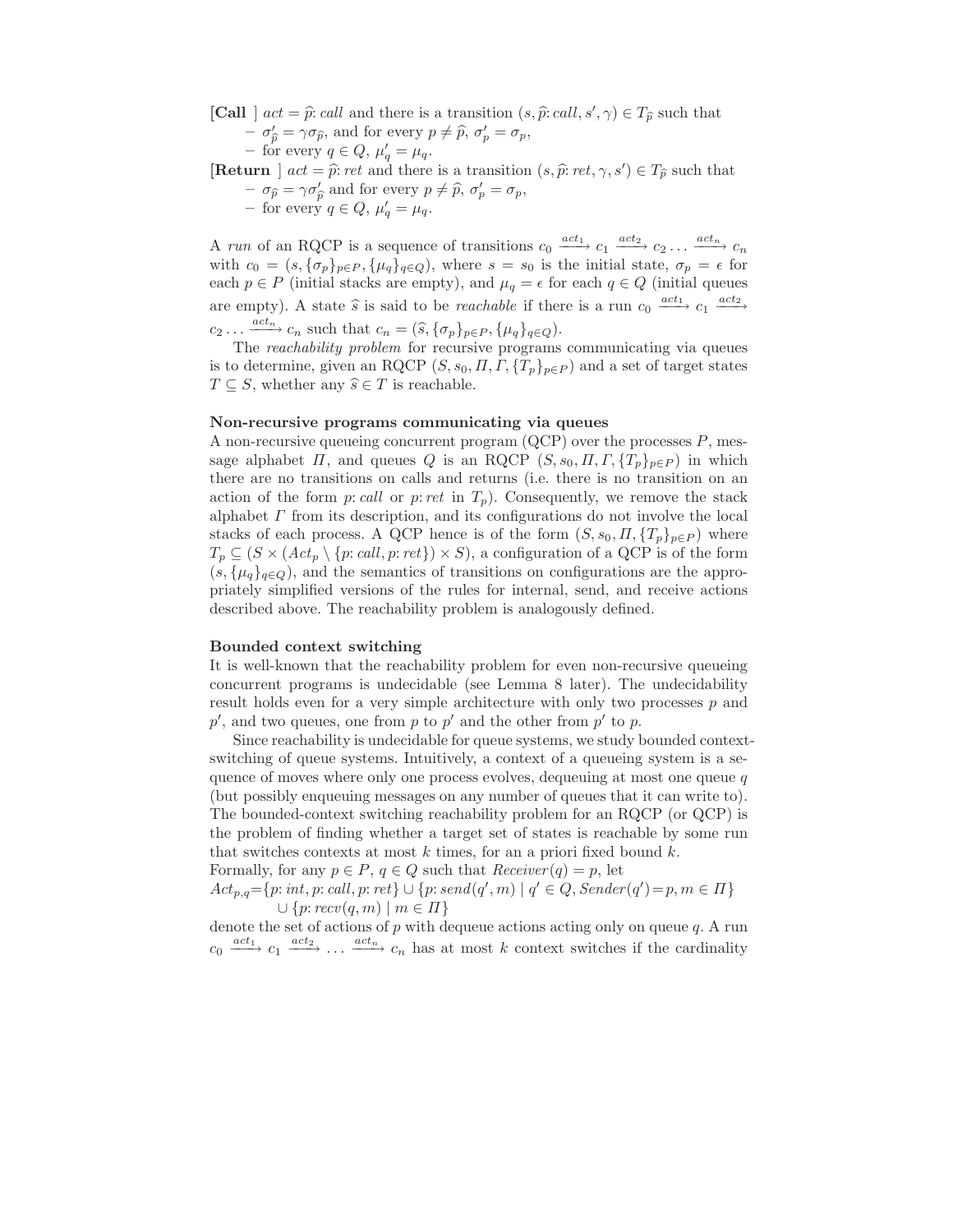of the set  $\{i \mid act_i \in Act_{p,q}, act_{i+1} \notin Act_{p,q}, p \in P, q \in Q\}$  is bounded by k. The bounded context-switching reachability problem is to determine, given an RQCP (or QCP), a target set of states T, and a bound  $k \in \mathbb{N}$ , whether any state in  $T$  is reachable on a run that has at most  $k$  context switches.

### Well-queueing processes

An RQCP is said to be *well-queueing* if every process  $p$  dequeues a message from a queue only when its local stack is empty. Formally, an RQCP is wellqueueing if there is no run of the form  $c_0 \xrightarrow{act_1} c_1 \xrightarrow{act_2} \ldots c_{n-1} \xrightarrow{act_n} c_n$  where  $c_{n-1} = (s, {\{\sigma_p\}}_{p \in P}, {\{\mu_q\}}_{q \in Q}), act_{n-1} = p: recv(q, m) \text{ and } \sigma_p \neq \epsilon.$ 

# 3 The Bounded Context-switching Reachability Problem

In this section, we recall multi-stack pushdown systems and show that bounded context-switching reachability for both non-recursive and well-queueing recursive concurrent programs can be decided via a reduction to bounded phase reachability for multi-stack pushdown systems [12].

### Multi-stack pushdown systems

A multi-stack pushdown system is the natural extension of standard pushdown system with multiple stacks. Formally, a multi-stack pushdown system (MSPS) is  $M = (S, s_0, St, \Gamma, \Delta)$  where S is a finite set of states,  $s_0 \in S$  is the initial state, St is a finite set of stacks,  $\Gamma$  is the stack alphabet and  $\Delta = \Delta_{int} \cup \Delta_{push} \cup \Delta_{pop}$ is the transition relation with  $\Delta_{int} \subseteq S \times S$ ,  $\Delta_{push} \subseteq S \times St \times T \times S$ , and  $\Delta_{pop} \subseteq S \times St \times \Gamma \times S$ .

A configuration c of an MSPS M is a tuple  $\langle s, {\{\sigma_{st}\}}_{st\in St}\rangle$ , where  $s \in S$  is the current control state of M, and for every  $st \in St$ ,  $\sigma_{st} \in \Gamma^*$  denotes the content of stack st (we assume that the leftmost symbol of st is the top of the stack). The *initial configuration* of M is  $\langle s_0, {\{\sigma_{st}\}}_{st\in St} \rangle$ , where for every  $st \in St$ ,  $\sigma_{st} = \epsilon$ denoting that each stack is empty. The semantics of  $M$  is given by defining the transition relation induced by  $\Delta$  on the set of configurations of M. We write  $\langle s, \{\sigma_{st}\}_{st\in St}\rangle \stackrel{\delta}{\rightarrow} \langle s', \{\sigma'_{st}\}_{st\in St}\rangle$  iff one of the following cases holds: (unless it is differently specified, we assume that  $\sigma_{st} = \sigma'_{st}$  for every  $st \in St$ 

[Internal move]  $\delta$  is  $(s, s') \in \Delta_{int}$ . **[Push onto stack**  $\widehat{st}$ ]  $\delta$  is  $(s, \widehat{st}, a, s') \in \Delta_{push}$  and  $\sigma'_{\widehat{st}} = a.\sigma_{\widehat{st}}$ . **[Pop from stack**  $\widehat{st}$ ]  $\delta$  is  $(s, \widehat{st}, a, s') \in \Delta_{pop}$  and  $\sigma_{\widehat{st}} = a.\sigma'_{\widehat{st}}$ .

A run of an MSPS M is a sequence of transitions  $c_0 \xrightarrow{\delta_1} c_1 \xrightarrow{\delta_2} c_2 \dots \xrightarrow{\delta_n} c_n$ . state  $\hat{s} \in S$  is reachable if there exists a run  $c_0 \xrightarrow{\delta_1} c_1 \xrightarrow{\delta_2} c_2 \dots \xrightarrow{\delta_n} c_n$  such that  $c_0$  is the initial configuration, and  $c_n$  is a configuration of the form  $\langle \hat{s}, {\{\sigma_{st}\}}_{st \in St} \rangle$ .

A phase of a run is a portion of the run in which the pop moves are all from the same stack. For a positive integer k, a k-phase run is a run that is composed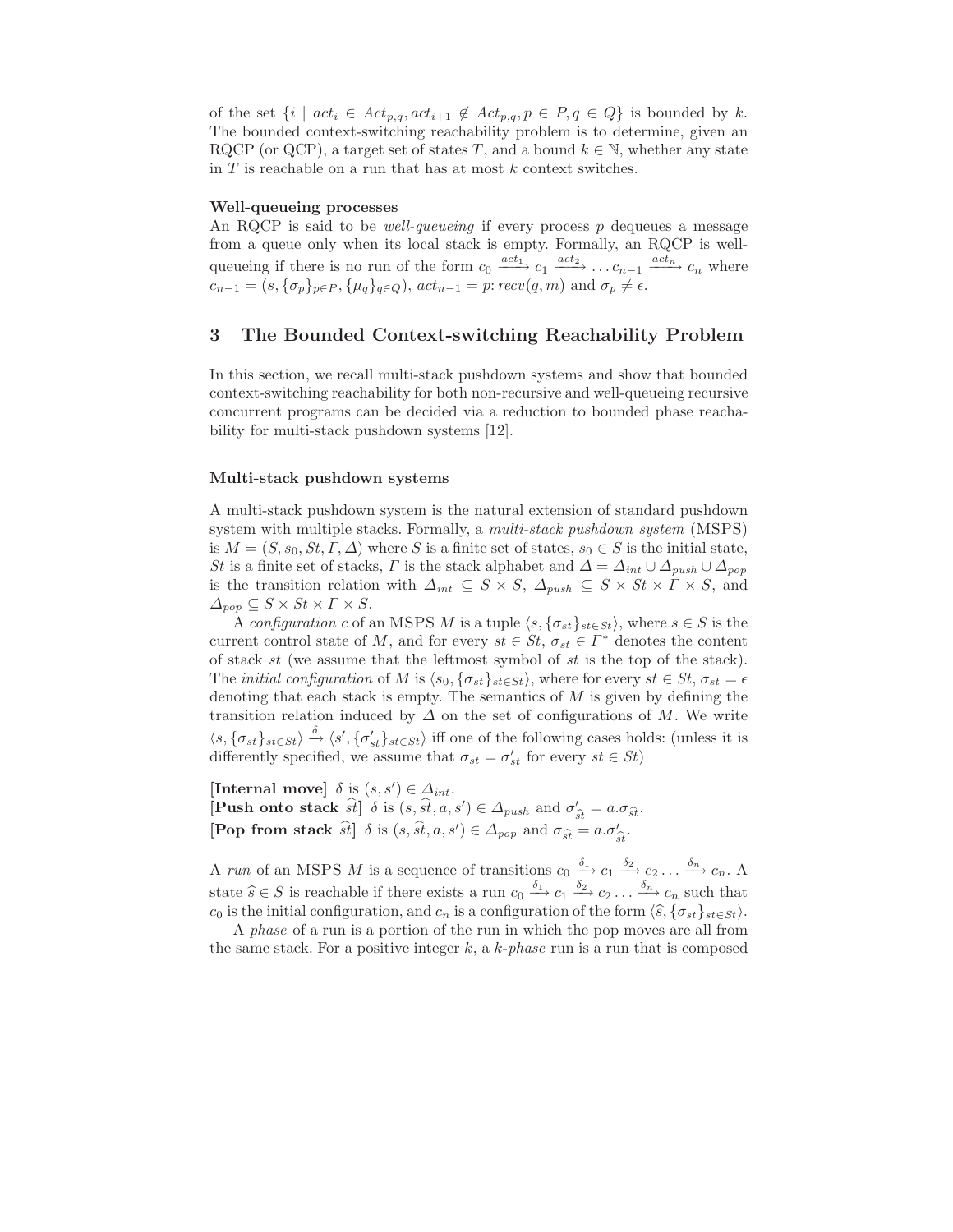of at most k phases. Formally, an M run  $c_0 \xrightarrow{\delta_1} c_1 \xrightarrow{\delta_2} c_2 \dots \xrightarrow{\delta_n} c_n$  is k-phase if we can split the sequence  $\delta_1 \ldots \delta_n$  into  $\alpha_1 \ldots \alpha_k$  such that: for each  $i = 1, \ldots, k$ , there is a stack  $st \in St$  such that each rule  $\delta \in \Delta_{pop}$  within  $\alpha_i$  is of the form  $(s, st, a, s')$ . Therefore, in a k-phase run the stack from which we pop symbols is changed at most  $k - 1$  times (phase-switches). A state  $\hat{s}$  is k-phase reachable if it is reachable on a k-phase run. The bounded phase reachability problem is the problem of determining whether, given an MSPS M, a set of states T, and a positive integer k, there is a state of  $T$  that is reachable on a k-phase run.

**Theorem 1.** [12] The bounded phase reachability problem for MSPSs is decidable. Moreover, the problem can be solved in time exponential in the number of states and double exponential in the number of phases.

### Decidability of bounded context-switching reachability

We start showing that context-switching reachability for QCPs is decidable.

**Theorem 2.** The bounded context-switching reachability problem for nonrecursive queuing concurrent programs is decidable. Moreover, the problem can be solved in time double exponential in the number of context-switches, and exponential in the size of the program.

*Proof.* We reduce the reachability problem up to  $k$  context switches for QCPs to the reachability problem up to  $2k+1$  phases for MSPSs. Fix a QCP A over an architecture  $(P, Q, \text{Sender}, \text{Receiver})$  and let S be the set of states of A. We construct an MSPS  $M$  which simulates  $A$  by keeping track of the state of  $A$  in its control state, and stores the contents of each queue  $q$  in a stack  $st_q$ , and has an additional work stack st.

Let us denote a context with  $(\hat{p}, \hat{q})$ , where  $\hat{p}$  is the active process dequeuing from q in the context. Fix a run of A and let  $(\hat{p}, \hat{q})$  be the context at a particular point in the run. M is defined such that the following invariant is preserved: the content of any queue  $q \neq \hat{q}$  is stored in  $st_q$  with the rear at the top, stack  $st_{\hat{q}}$  is empty and the content of queue  $\hat{q}$  is stored in st with the front at the top.

An internal move of  $A$  is simulated by an internal move of  $M$ ; sending a message m to a queue  $q \neq \hat{q}$  corresponds to push m onto stack  $st_q$ ; receiving a message m from  $\hat{q}$  corresponds to pop m from the work stack st. Consequently, in one context, there are no phase switches in the simulating machine  $M$ . On switching context from  $(\widehat{p}, \widehat{q})$  to  $(\widehat{p}', \widehat{q}')$ , M moves the content of st onto stack  $st_{\hat{q}}$  and then the content of stack  $st_{\hat{q}}$  onto st. Observe that the first of these two tasks does not cause a change of phase in the run on  $M$  since  $st$  is the stack which is popped while simulating the context  $(\widehat{p}, \widehat{q})$ . The second task requires popping from a new stack and thus causes a change of phase.

We can design the described MSPS  $M$  such that it has states polynomial in  $|S|$ . Therefore, reachability in A within k context-switches reduces to reachability within  $2k+1$  phases in M  $(k+1)$  phases are required for the  $k+1$  contexts and  $k$  additional phases for context switching). The stated complexity bound thus follows form Theorem 1. ⊓⊔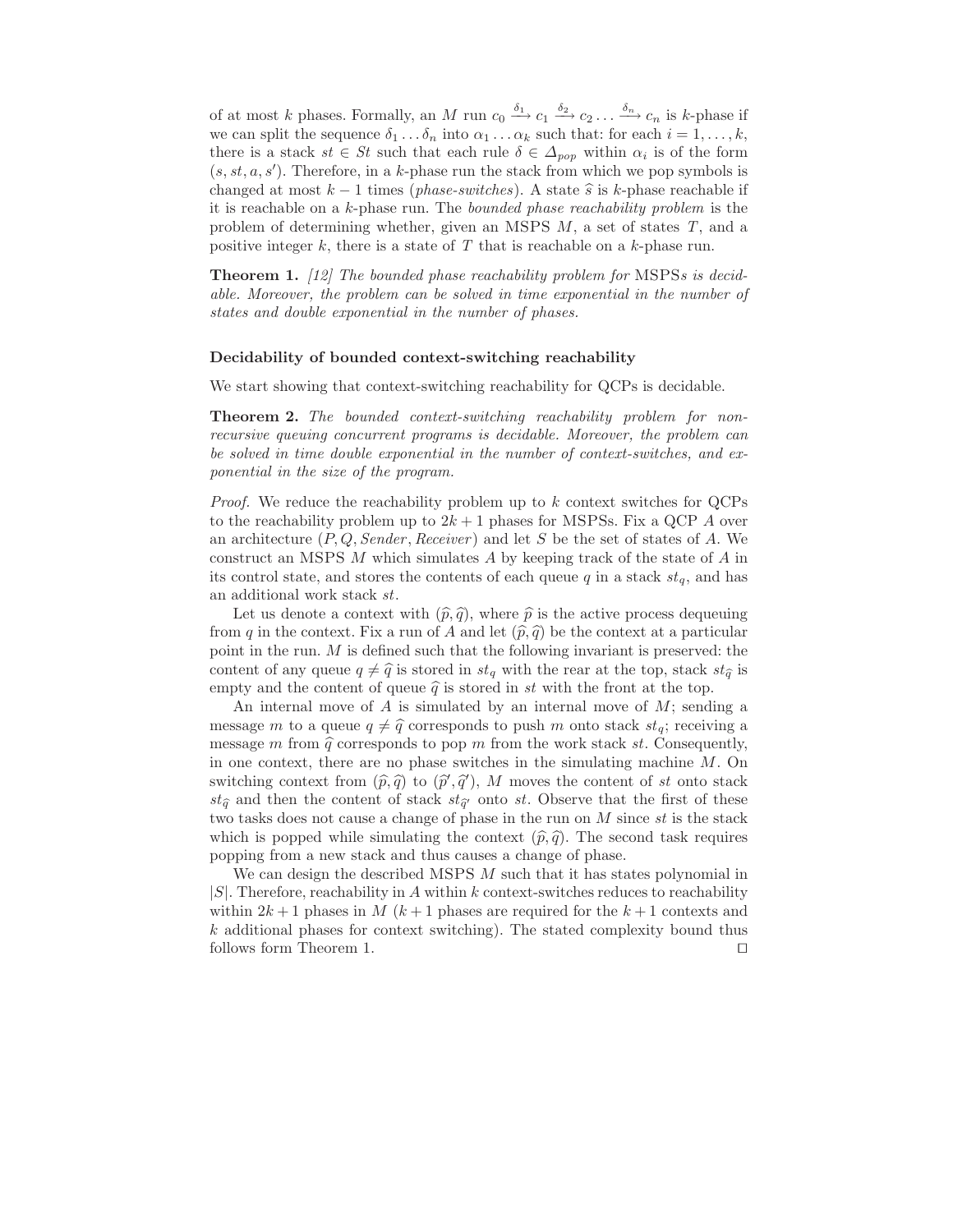The construction sketched in the above proof can be adapted to show the decidability of bounded context-switching reachability for well-queueing RQCPs:

Theorem 3. The bounded context-switching reachability problem for wellqueueing recursive concurrent programs is decidable. Moreover, the problem can be solved in time double exponential in the number of context-switches, and exponential in the size of the program.

*Proof.* Let R be a well-queueing RQCP. We will simulate R using an MSPS as in the proof of Theorem 2. The MSPS will have one stack  $st_q$  for every queue  $q$ , and an extra work stack st, as before, but in addition it will have one stack  $st_p$ for every process p.

When the current context is  $(\widehat{p}, \widehat{q})$ , we will maintain the invariant that the local stack of all processes  $p \ (p \neq \hat{p})$  in the RQCP is stored in the reverse order in stack  $st_p$ , and the queue contents of each queue  $q$   $(q \neq \hat{q})$  are stored in the stack  $st_q$  as before; the stacks  $st_{\hat{p}}$  and  $st_{\hat{q}}$  will be empty and the stack st will have the content of queue  $\hat{q}$  and on top of it the content of the local stack of  $\hat{p}$ . Internal moves and enqueuing operations are performed as before, and calls and returns are performed by pushing and popping the work-stack. When process  $\hat{p}$  dequeues from queue  $\hat{q}$ , its local stack must be empty (by the well-queueing assumption), and hence the next message to be dequeued from  $q$  will be at the top of the stack st, and can hence be popped. When the context switches from  $(\widehat{p}, \widehat{q})$  to  $(\widehat{p}', \widehat{q}')$ , we transfer the top portion of stack st onto stack  $s t_{\widehat{p}}$  and the bottom portion onto the stack  $st_{\hat{q}}$ , and then transfer the contents of stack  $st_{\hat{q}}$ to st followed by the contents of stack  $st_{\hat{p}'}$  to st. This requires two extra phases and maintains the invariant. The complexity follows from Theorem 1. ⊓⊔

#### The well-queueing assumption and the notion of context

Reachability for recursive queueing concurrent programs that are not wellqueueing is complex and even the simplest of architectures has an undecidable bounded context-switching reachability problem:

Theorem 4. The bounded context-switching reachability problem for RQCPs (which need not be well-queueing) is undecidable for the architecture containing two processes p and p' with a single queue connecting  $p$  to  $p'$ . The undecidability re-



sult holds even if we restrict to runs with at most a single context switch.

Also relaxing the requirement that in each context a process can dequeue at most from one queue immediately leads to undecidability.

Theorem 5. The bounded context-switching reachability problem for QCPs (hence for well-queueing RQCPs) where a process can dequeue from more than one queue in each context is undecidable. The undecidability result holds even if we restrict to runs with just one context switch and allow processes to dequeue from at most two queues in each context.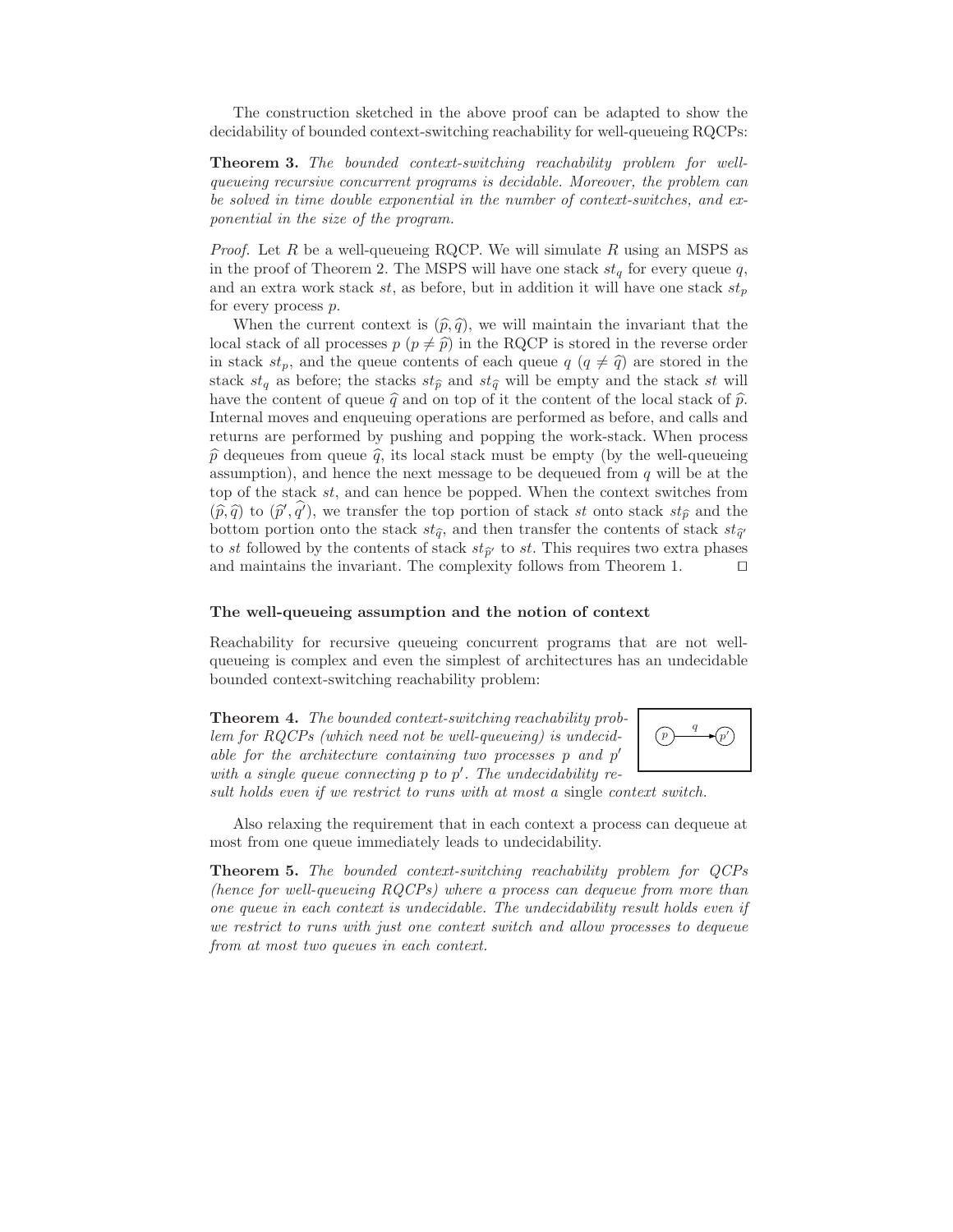## 4 Unbounded Context-switching: Decidable Architectures

In this section, we study the class of architectures for which unbounded contextswitching reachability (or simply reachability) is decidable. Our goal is to give exact characterizations of decidable architectures for the framework where individual processes are non-recursive, as well as the framework where individual processes are recursive. We restrict ourselves to studying the reachability problem for programs that have no shared memory and are well-queueing. As we show later in this section (Section 4.3), programs with shared memory and recursive programs that are not well-queueing are undecidable even for the simplest of architectures. We prove that for recursive well-queueing concurrent programs with no shared memory, the class of decidable architectures is precisely the class of directed forest architectures.For the non-recursive queueing concurrent programs with no shared memory, we show that the class of decidable architectures is precisely the polyforest architectures (a polyforest is a set of disjoint polytrees; a polytree is an architecture whose underlying undirected graph is a tree).

Processes with no shared memory: A recursive queueing concurrent program  $(S, s_0, \Pi, \Gamma, \{T_p\}_{p \in P})$  is said to have no shared memory if its state space is the product of local state-spaces and each move of a process depends only on its local state, and updates only its local state. In other words,  $S = \prod_{p \in P} S_p$ , where  $S_p$  is a finite set of *local* states of process p, and there is a *local* transition relation  $LT_p$  (for each  $p \in P$ ) where

$$
LT_p \subseteq (S_p \times (Act_p \setminus \{p: call, p: ret\}) \times S_p) \cup (S_p \times \{p: call\} \times S_p \times \Gamma)
$$
  

$$
\cup (S_p \times \{p: ret\} \times \Gamma \times S_p)
$$

such that for all  $p \in P$  and  $s, s' \in S$ :

- for every  $a \in (Act_p \setminus \{p: call, p: ret\}),$  $(s, a, s') \in T_p$  iff  $((s[p], a, s'[p]) \in LT_p$  and  $s'[p'] = s[p']$  for every  $p \neq p'$ );
- $-$  for every  $\gamma \in \Gamma$ ,  $(s, p: \text{call}, s', \gamma) \in T_p$  iff
- $(g[p], p: call, s'[p], \gamma) \in LT_p \text{ and } s'[p'] = s[p'] \text{ for every } p \neq p';$  $-$  for every  $\gamma \in \Gamma$ ,  $(s, p: ret, \gamma, s') \in T_p$  iff
- $((s[p], p: call, \gamma, s'[p]) \in LT_p \text{ and } s'[p'] = s[p'] \text{ for every } p \neq p').$

In fact, for RQCPs with no shared memory, we can assume that the RQCP is presented in terms of its local transition relations, and model it as a tuple  $({S_p}_{p\in P}, s_0, \Pi, \Gamma, {L_T}_{p\in P})$  where  $s_0 \in \Pi_{p\in P} S_p$ . The size of an RQCP with no shared memory will be in terms of this representation: i.e. the size of this tuple. Note that this size is possibly exponentially smaller than the size of the RQCP with the global transition relations. The complexity results in this section will refer to the size of RQCPs with no shared memory measured with the local transition relations.

The graph of an architecture: We will characterize decidable architectures based on properties of the underlying graphs. The graph of an architecture  $A=(P,Q,Sender, Receiver)$  is  $G=(V, E)$  where  $V=P$  and E is the set of labeled edges  $E = \{(p, q, p') \mid \text{Sender}(q) = p, \text{Accept}(q) = p', q \in Q, p, p' \in P\}.$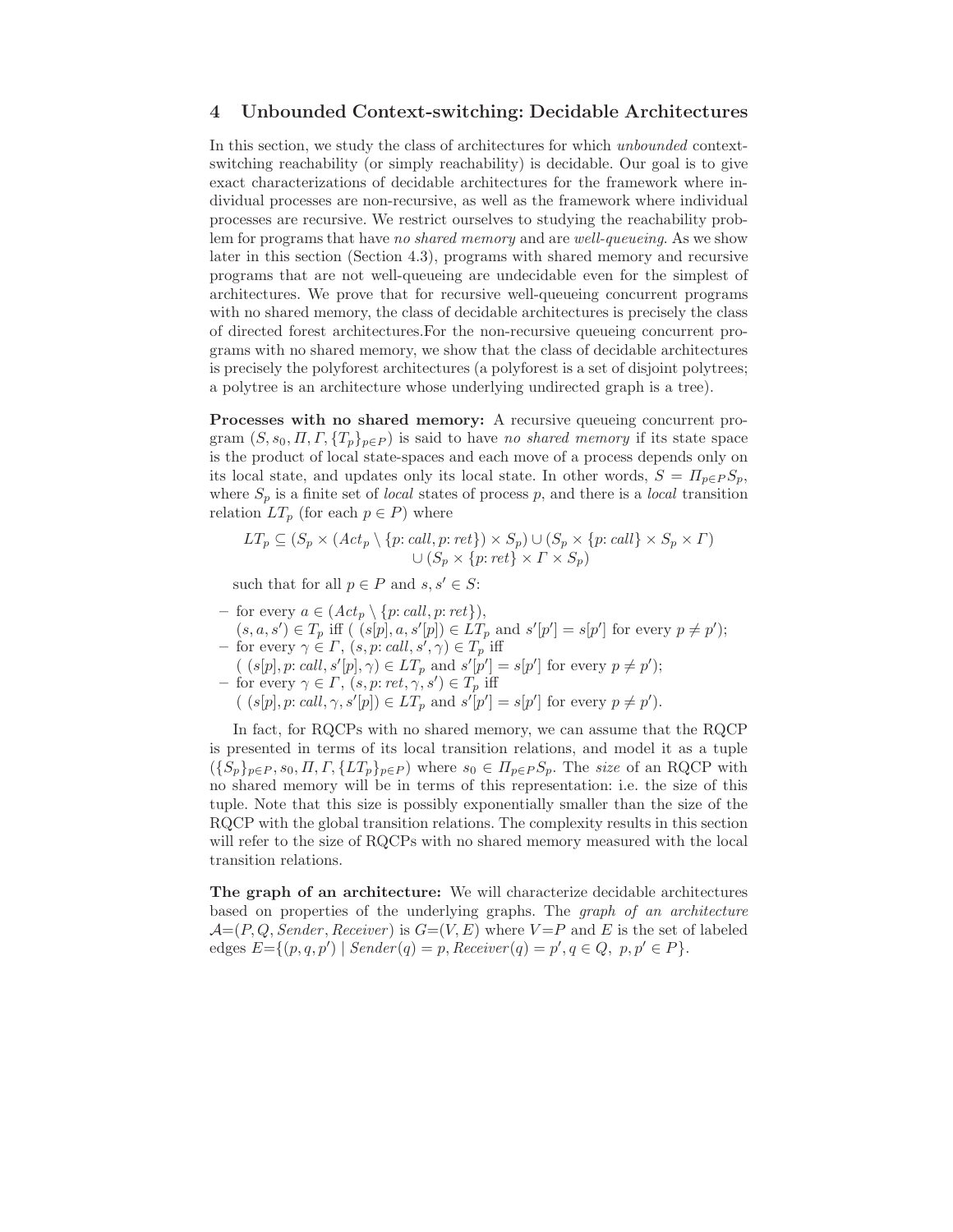#### 4.1 Decidable architectures for recursive programs

We now show that the only architectures that admit a decidable reachability problem for well-queueing recursive concurrent programs (with no shared memory) are the class of directed forest architectures.

An architecture is said to be a directed tree architecture if its graph is a rooted tree, i.e. there is a root process  $p_0$ , every other process p is reachable from  $p_0$  using directed edges, and there is no undirected cycle in the graph. An architecture is said to be a directed forest architecture if its graph is the disjoint union of rooted trees. The main theorem of this section is:

Theorem 6. An architecture admits a decidable reachability problem for wellqueueing RQCPs with no shared memory iff it is a directed forest architecture. Moreover, the reachability problem is decidable in time doubly exponential in the number of processes and singly exponential in the size of the RQCP.

The above theorem is proved using Lemma 1 and Lemma 3 below.

The decidability result is obtained using the decidability of bounded context-switching reachability established in the previous section. Intuitively, given a directed tree architecture, any execution of the processes is equivalent to a run where the root process first runs, enqueuing messages to its children, and then its children run (one after another) dequeuing messages from the incoming queue and writing to their children, and so on. For example,



for the directed tree architecture shown on the right, any reachable state of the system can be reached by a run that has 4 context switches: in the first context  $p_1$  runs enqueuing messages on  $q_1$  and  $q_2$ , then  $p_2$  runs dequeuing messages from  $q_1$  and enqueuing messages in  $q_3$  and  $q_4$ , and then in three contexts,  $p_3$ ,  $p_4$  and  $p<sub>5</sub>$  run, one after the other, dequeuing messages from their incoming queues.

Lemma 1. The reachability problem for well-queueing RQCPs with no shared memory is decidable for all directed forest architectures, and is decidable in time doubly exponential in the number of processes, and singly exponential in the size of the RQCP.

Proof. On directed tree architectures, unbounded reachability reduces to bounded context-switching reachability, where each process in the tree runs at most once, processing messages from its only incoming queue and writing to its outgoing queues. Directed forest architectures can be analyzed by executing its component directed trees one after another. Note that the fact that in a tree there is at most one incoming edge to a node is crucial; and so is the assumption that there is no shared memory. Hence, given an RQCP M with no shared memory over a directed forest architecture, we can reduce it to the problem of reachability within n contexts (where n is the number of processes) of a new RQCP  $M'$ (with shared memory); furthermore, the number of states of  $M'$  is linearly proportional to the local states of M. The lemma now follows from Theorem 3.  $\Box$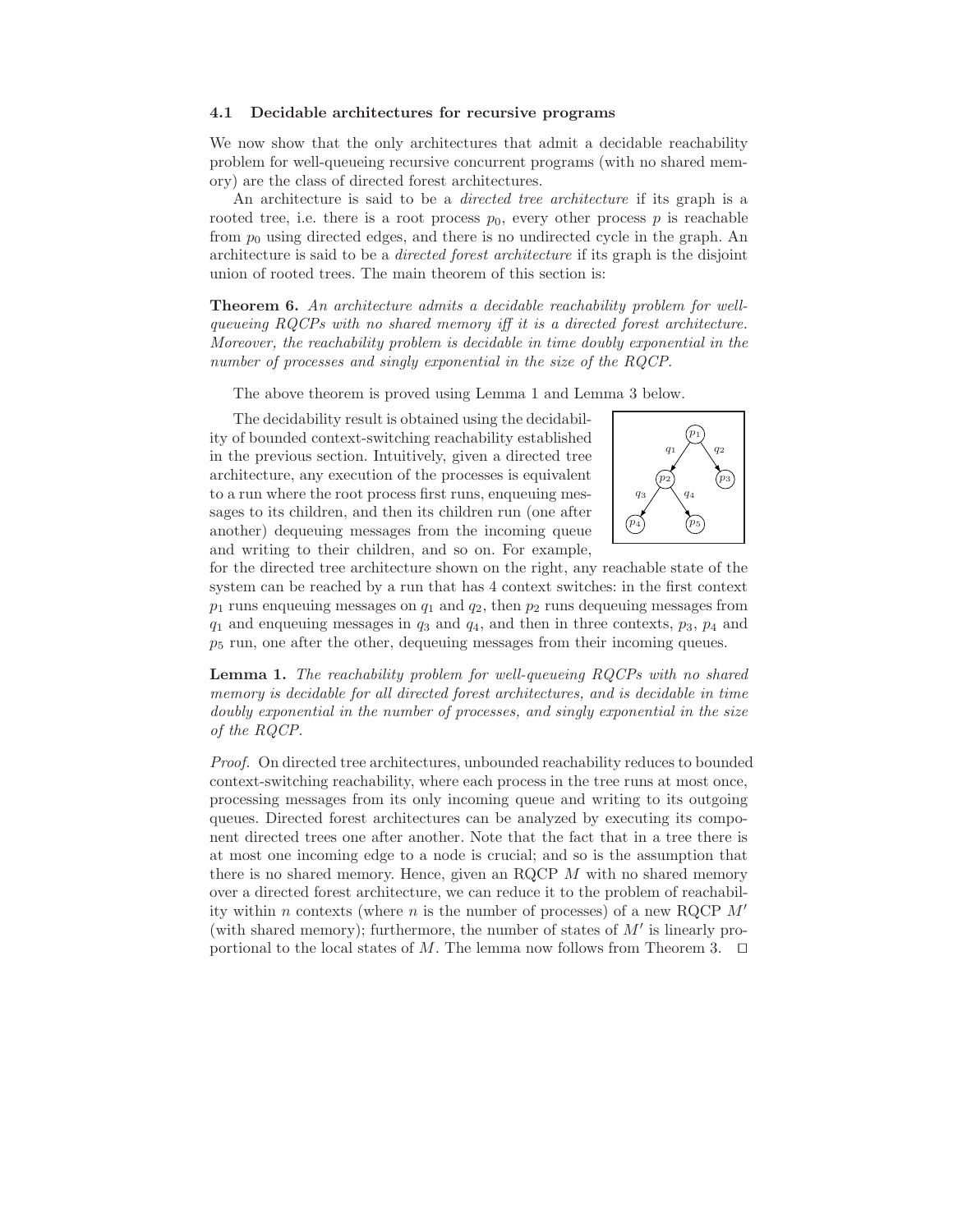Let us now show that all other architectures are undecidable for well-queueing RQCPs with no shared memory. First, we establish that three architectures are undecidable:

Lemma 2. The following architectures are undecidable for all well-queueing recursive concurrent programs with no shared memory:

- the architecture consisting of three processes  $p_1$ ,  $p_2$  and  $p_3$ , with a queue from  $p_1$  to  $p_3$ , and another from  $p_2$  to  $p_3;$
- the two-process cyclic architecture consisting two processes  $p_1$  and  $p_2$ , with two queues, one from  $p_1$  to  $p_2$ , and the other from  $p_2$  to  $p_1$ ;
- the architecture with processes  $p_1$  and  $p_2$ , with two queues from  $p_1$  to  $p_2$ .



The above lemma can be extended to show that any architecture embedding any of the above architectures is undecidable:

**Lemma 3.** Any architecture that has  $(a)$  a process with two incoming queues, or  $(b)$  a set of processes forming a cycle, or  $(c)$  has two distinct paths from one process to another, is undecidable for well-queueing RQCPs with no shared memory. Consequently, any architecture that is not a directed forest is undecidable for recursive well-queueing concurrent programs with no shared memory.

Lemma 1 and Lemma 3 establish Theorem 6.

## 4.2 Decidable architectures for non-recursive programs

We now turn to the classification of architectures that admit a decidable reachability problem for non-recursive queueing programs with no shared memory. A directed graph is a polytree if it does not have any undirected cycles, i.e. the undirected graph corresponding to it is a tree. A polyforest is a disjoint union of polytrees. An architecture is a polytree (or a polyforest) if its graph is a polytree (or

 $\widehat{p_1}$  $(p_2)$   $(p_3)$  $\widehat{p}_5$  $\widetilde{p}_{4}$  $q_1 \nearrow q_2$  $q_3$  $q_4$ 

polyforest). We show that the class of decidable architectures for non-recursive programs is precisely the polyforest architectures. For example, the architecture depicted on the right is a polytree architecture, but not a directed tree architecture; hence it admits decidable reachability for non-recursive programs but not for well-queueing recursive programs.

Theorem 7. The class of architectures that admit a decidable reachability problem for QCPs with no shared memory are precisely the polyforest architectures.

We prove the above theorem using Lemma 7 and Lemma 9 below.

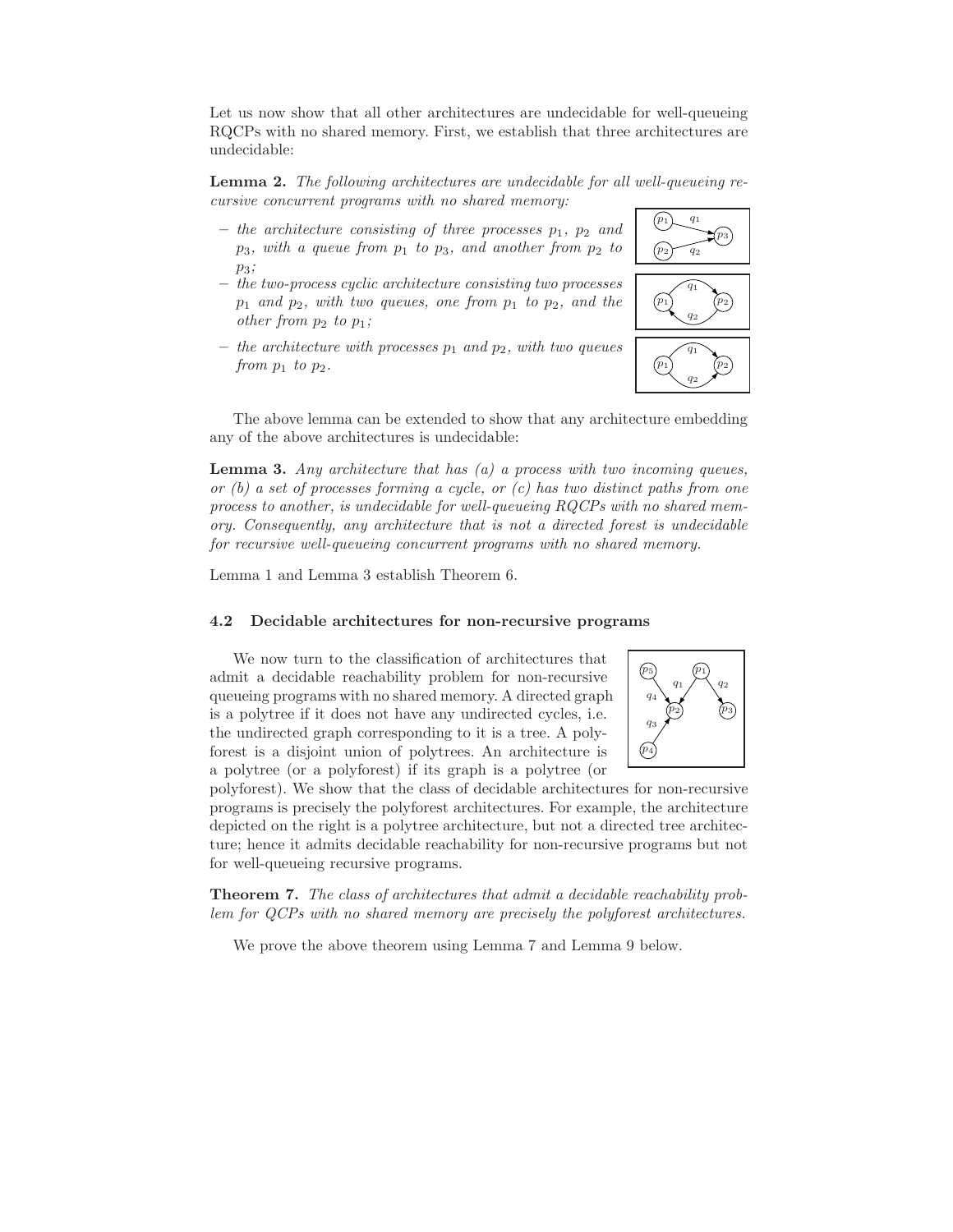First, we can reduce the reachability problem to the reachability problem on empty queues (where a state is deemed reachable only if it is reachable with all queues emptied). Any QCP can be transformed so that any individual process, for any of its outgoing queues, stops sending messages (throwing away future messages sent on this queue) and instead sends a special symbol on the queues signaling that this is the last message that will be received by the recipient. All processes must receive these last messages before they reach the target states.

**Lemma 4.** The reachability problem for  $QCPs$  (or even  $RQCPs$ ) on any architecture is polynomial time reducible to the reachability problem on empty queues for QCPs (or RQCPs, respectively) on the same architecture.

Now, we show a crucial lemma: for non-recursive programs the direction of a queue in an architecture does not matter for decidability. Intuitively, consider two architectures that are exactly the same except for a queue  $q$  which connects  $p_1$  to  $p_2$  in  $A_1$ , and connects  $p_2$  to  $p_1$  in  $A_2$  instead. Then, reachability on empty queues for a QCP on  $A_1$  can be transformed to reachability on empty queues for a corresponding program over  $A_2$  by letting  $p_1$  receive in  $A_2$  the messages from  $p_2$  which it would have instead sent to  $p_2$  in  $A_1$ : the program at  $p_1$  simply dequeues from  $q$  whenever the original program at  $p_1$  enqueued onto  $q$ ; similarly process  $p_2$  enqueues onto q whenever the original program at  $p_2$  dequeued  $q$ <sup>4</sup>

**Lemma 5.** Let  $A_1$  and  $A_2$  be two architectures whose underlying undirected graphs are isomorphic. Then, reachability on empty queues for QCPs with no shared memory on  $A_1$  can be effectively (and in polynomial time) reduced to reachability on empty queues for QCPs with no shared memory on  $A_2$ .

We now show that reachability on all directed-forest architectures is decidable, which, combined with the above lemmas will show that all polyforest architectures are decidable. While this already follows from our result for recursive programs on directed forest architectures, we can give a much simpler proof for non-recursive architectures. Essentially, a QCP with no shared memory on a directed tree architecture can be simulated by a *finite-state* process that keeps track of the global state of each process and synchronizes processes on sending/receiving messages. Since a process lower in a tree can never enable or disable a transition in a process higher in the tree, and since there is no shared memory, we can argue that this finite-state process will discover all reachable states. The argument easily extends to directed forest architectures, and it easy to see that it results in a PSPACE decision procedure. The problem is PSPACE-hard as even reachability of synchronizing finite-state machines is PSPACE-hard [6].

Lemma 6. The reachability problem for QCPs with no shared memory over directed forest architectures is PSPACE-complete.

Combining the above with Lemmas 4 and 5, we establish the upper bounds:

<sup>&</sup>lt;sup>4</sup> The reader may wonder why this transformation cannot work recursive programs; it does indeed work. However, it may make a well-queueing program non well-queueing!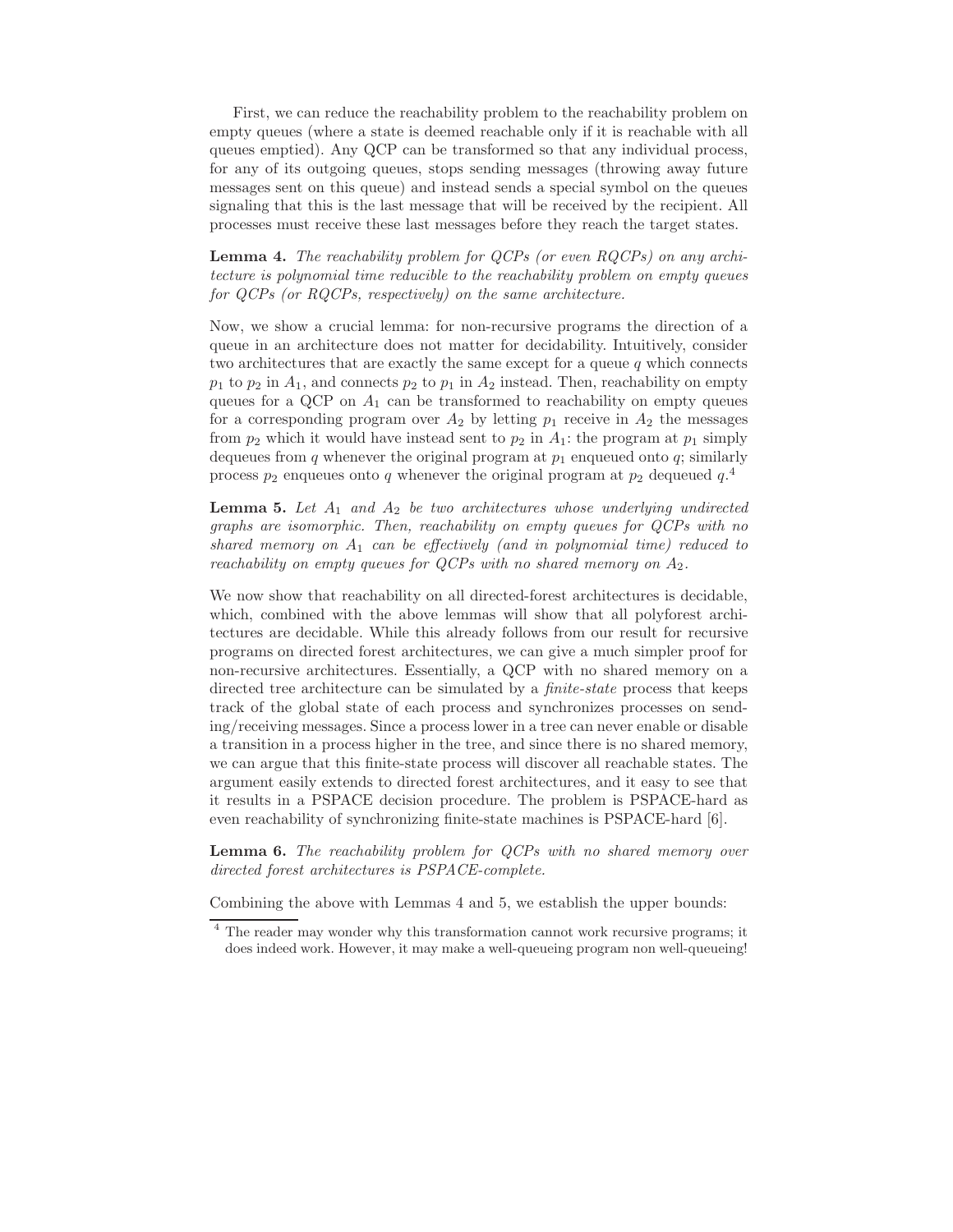Lemma 7. The reachability problem for QCPs with no shared memory over polyforest architectures is decidable and is PSPACE-complete.

Let us now show that all but the polyforest architectures are undecidable.

Lemma 8. The reachability problem for QCPs with no shared memory over the architecture consisting of two processes,  $p_1$ and  $p_2$ , with one queue from  $p_1$  to  $p_2$ , and the other from  $p_2$ to  $p_1$ , is undecidable.



The above proof can be extended to show that any architecture with a directed cycle is undecidable. Combining this with Lemmas 4 and 5 we get that all architectures whose graphs have an undirected cycle are undecidable.

Lemma 9. The reachability problem for QCPs with no shared memory over any architecture that is not a polyforest architecture is undecidable.

## 4.3 The well-queueing assumption and absence of shared memory

This section has dealt with well-queueing processes communicating with each other through unbounded queues and without any shared memory. Reachability in shared-memory concurrent queue systems is more complex and even the simplest of architectures is undecidable:

Theorem 8. The reachability problem for QCPs (and hence well-queueing RQCPs) is undecidable for the architecture containing two processes p and p' with a single queue connecting p to p' (depicted on the right). For well-queueing RQCPs, the



undecidability result holds even if there are two processes and no queues.

Similarly, recursive queueing concurrent programs that are not well-queueing are complex too and even the simplest of architectures is undecidable:

Theorem 9. The reachability problem for RQCPs with no shared memory (which need not be well-queueing) is undecidable for the architecture containing two processes  $p$  and  $p'$  with a single queue connecting  $p$  to  $p'$ .

Consequently, the classification of decidable architectures is interesting only under the assumptions of no shared memory and well-queueing.

## 5 Conclusions

We have shown that bounded context-switching reachability is decidable for queueing non-recursive programs and well-queueing recursive programs. Using this result, we have precisely characterized the architectures that admit a decidable reachability problem for both recursive and non-recursive programs. Our contribution is theoretical, but addresses an important problem involving a model that can capture both asynchronous programs as well as distributed communicating processes.